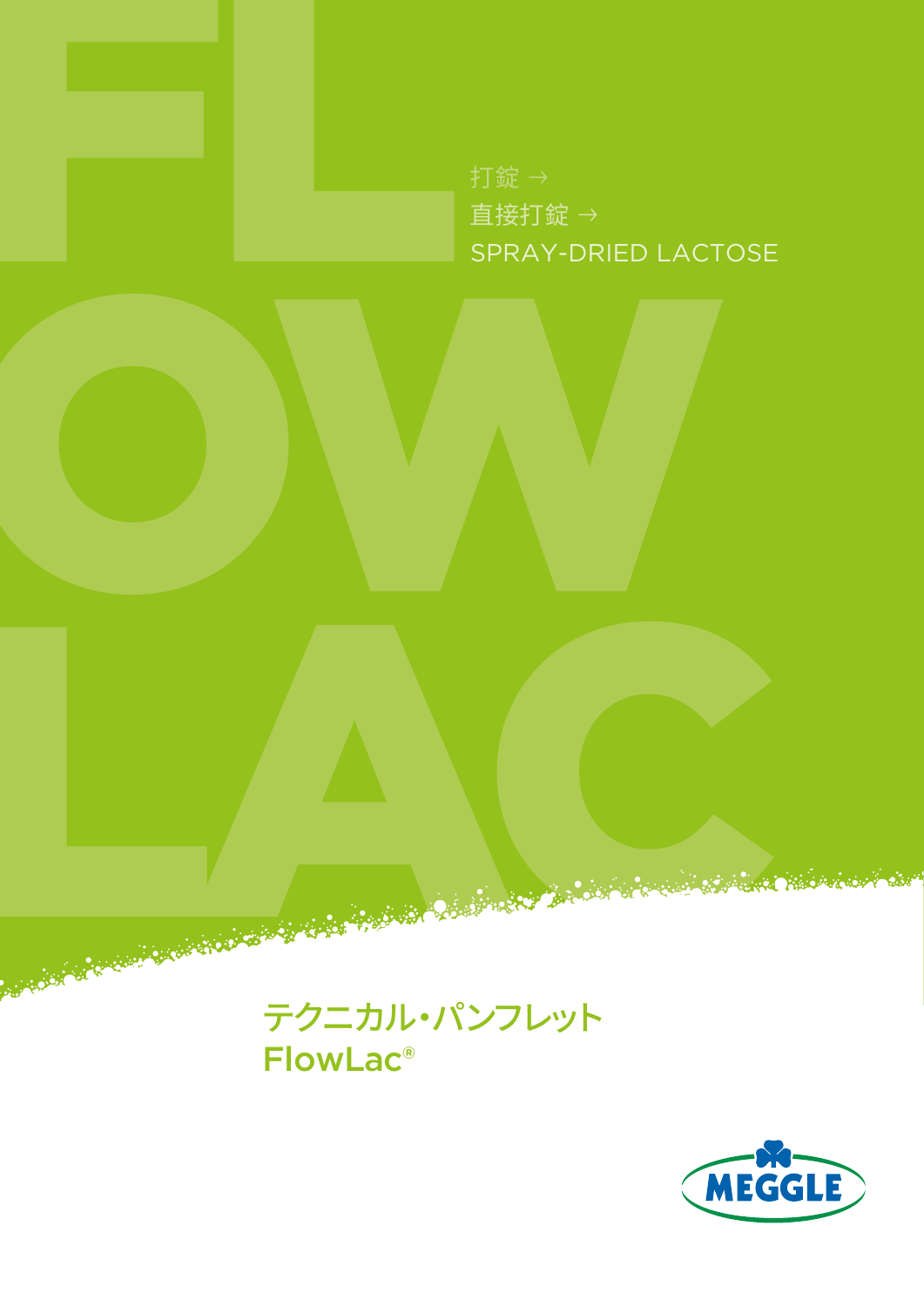# MEGGLEの直打用スプレードライ乳糖グレード: FlowLac®

#### 基本情報

他の製造法に比べ簡便で費用対効果に優れていることから、直接打錠は錠 剤の製造において広く用いられています。直接打錠では、有効成分と添加剤 を混合、圧縮し、簡単に錠剤を得ることができます[1, 2]。

最新の打錠機を用いて直接打錠を行う際には、添加剤と有効成分は優れた 流動性と低い偏析傾向をあわせもつ混合物を形成しなければなりません [3]。

乳糖は製薬業界で汎用されている添加剤です。一方で、不十分な粉体流動 特性や圧縮特性から、加工されていない乳糖は他の多くの添加剤と同様に 直接打錠に適しているとは言えません (figure 1).

1960年代初めのスプレードライ乳糖の登場により、錠剤の製造工程に変化 が生じ、直接打錠の可能性が広がりました[4]。現在、MEGGLEはスプレード ライ乳糖(商品名FlowLac®)の主要なメーカーとして知られています。

#### Product description

FlowLac®は微粉砕のα乳糖一水和物懸濁液をスプレードライして製造され ます。乳糖をスプレードライする際に生じる急速な水分蒸発は非晶質乳糖の 形成につながります[5]。 固形分や製造条件によって異なりますが、一般的に 入手可能なスプレードライ乳糖は製造時点で10–15 %の非晶質乳糖を含 有します。

α乳糖一水和物結晶と比べてFlowLac®は圧縮性に優れています。非晶質乳 糖は、圧縮時に脆性破壊を生じることで知られているα乳糖一水和物やβ無 水乳糖とは異なり、塑性変形を生じます。スプレードライ乳糖中に存在する 非晶質および結晶の脆性・塑性特性が相乗作用を引き起こし、優れた圧縮 性をもたらします[6]。

FlowLac® 100はスプレードライ乳糖の標準的なグレードで、優れた流動性 と卓越した圧縮性を特徴とします。FlowLac® 90は無晶形乳糖の含有量を 最適化することにより、FlowLac® 100と比較して、成形性を高めるために開 発されました。また、その粒度分布により、FlowLac® 90は実質的にダストフ リーとなります。



**Figure 1:** 様々な打錠技術(DCは直接打錠、WGは湿式 造粒、DGは乾式造粒)において要求される粉末混合物の 圧縮性と流動性[3].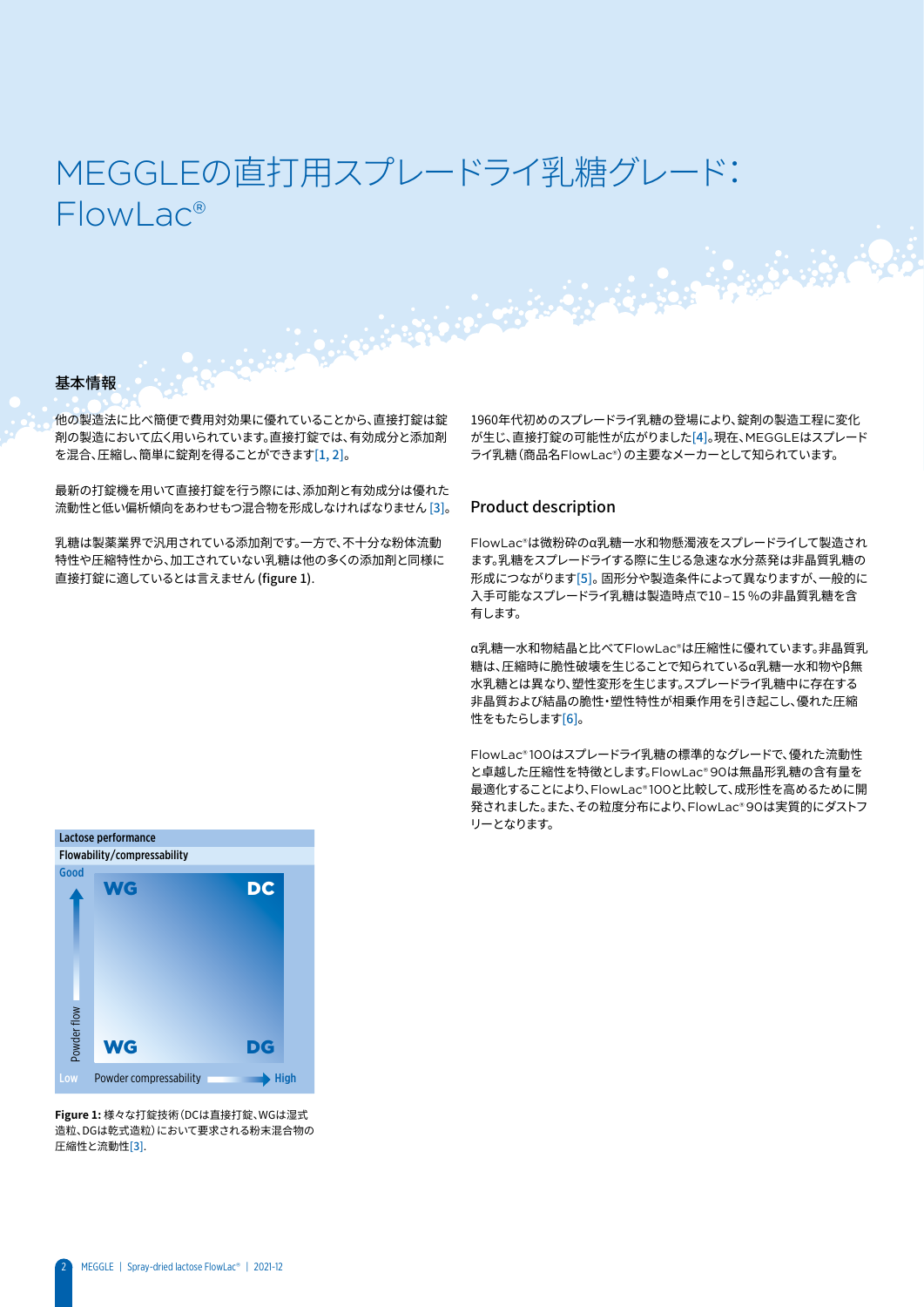# レギュレーション・品質情報

FlowLac® 90およびFlowLac® 100はMEGGLEのスプレードライ乳糖一水 和物の商品名であり、日米欧三薬局方(Ph. Eur.、USP-NF、JP)で国際調和 がなされた医薬品各条に準拠しています。規格書および規制文書はwww. meggle-pharma.comからダウンロードできます。

Lingua de Citat de Constantino de

ドイツのヴァッサーブルグにある私たちのファーマグレード専用の製造所 は、DIN ISO 9001:2015に基づいて認定されており、合同IPEC-PQG(医薬品 添加剤GMP)およびUSP-NF一般章<1078>GOOD MANUFACTURING PRACTICES FOR BULK PHARMACEUTICAL EXCIPIENTSに基づいてGMP を実施しています。MEGGLEは、2014年よりEXCiPACT™認定の添加剤メー カーおよびサプライヤーです。

MEGGLEでは篩別、粉砕、造粒、スプレードライ、コ・プロセスの乳糖を扱っ ておりますが、全ての製品はヴァッサーブルグで製造することができます。ま た、MEGGLEはIPEC(国際医薬品添加剤協会)の会員です。

MEGGLEは、原材料調達の持続可能性、生産基準、および効率性に重点的 に投資を行っております。環境保護にも積極的に取り組んでいます。私たちの 製品の品質を保証するために、製薬基準への取り組みと順守は引き続き私 たちの最優先事項です。

## Application

FlowLac®は直接打錠を目的として開発されました。以下の用途に適してい ます。

— 低用量から中用量の直接打錠処方

— 流動性の悪い有効成分を含む処方

— カプセル/分包充填

# 利点

FlowLac®

- 優れた流動性
- 卓越した圧縮性
- 低い吸湿性および高い安定性

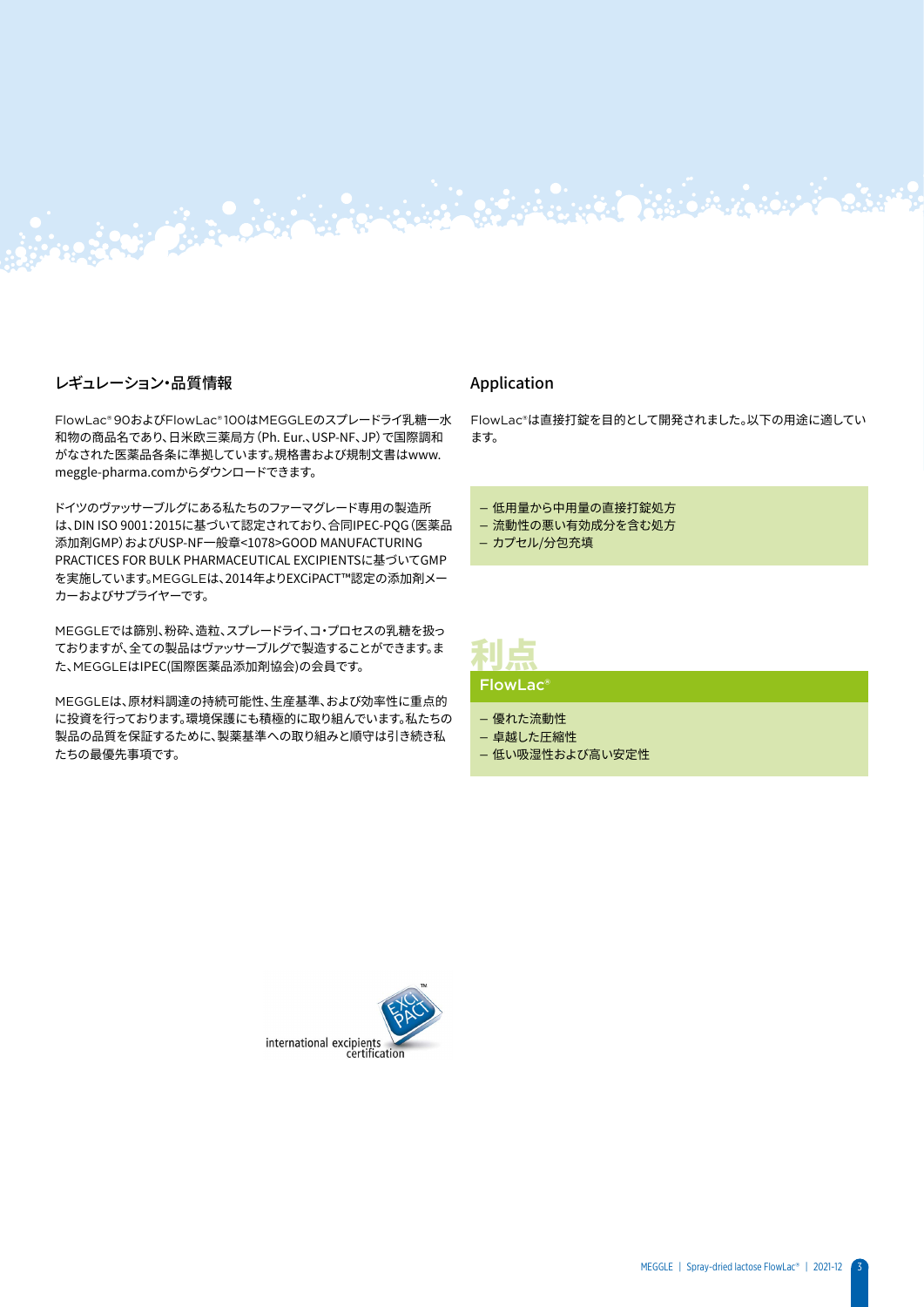# 粒度分布 (PSD)

Figure 2はMEGGLEのスプレードライ乳糖であるFlowLac®のレーザー回 析による代表的な粒度分布です。微粒子が減ったことにより、FlowLac® 90 はFlowLac® 100に比べて狭い粒度分布を示します。

Figure 3は、PSDデータの代表値(エアジェットシービングによる)を示しま す。これらのパラメーターは、工程内管理(IPC)の規格に含まれます。

A BERTH AND THE RESIDENCE OF A BANK AND THE RESIDENCE OF A





**Figure 2:** MEGGLEのFlowLac ® 90, FlowLac ® 100の代表的な累積PSD。Sympatec®/Helos & Rodos particle size analyzerによる分析。

| Sieve data - spray-dried lactose |                |                         |                          |  |  |  |
|----------------------------------|----------------|-------------------------|--------------------------|--|--|--|
|                                  | 乳糖の種類          | FlowLac <sup>®</sup> 90 | FlowLac <sup>®</sup> 100 |  |  |  |
|                                  |                | specified/typical       | specified/typical        |  |  |  |
| 粒度分布                             | $<$ 32 $\mu$ m | NMT 5%/2%               | NMT 10 %/ 5%             |  |  |  |
| Method: Air-jet sieving          | $< 100 \mu m$  | 25-40%/29%              | 20-45%/32%               |  |  |  |
|                                  | $< 200 \mu m$  | <b>NLT 85%/91%</b>      | NLT 80%/87%              |  |  |  |
|                                  | $< 250 \mu m$  | 199%                    | 197%                     |  |  |  |

**Figure 3:** FlowLac® 90/100のエアジェットシービングで得られたPSD規格(太字)。 永続的な工程内管理から得られた代表値を参考までに示します。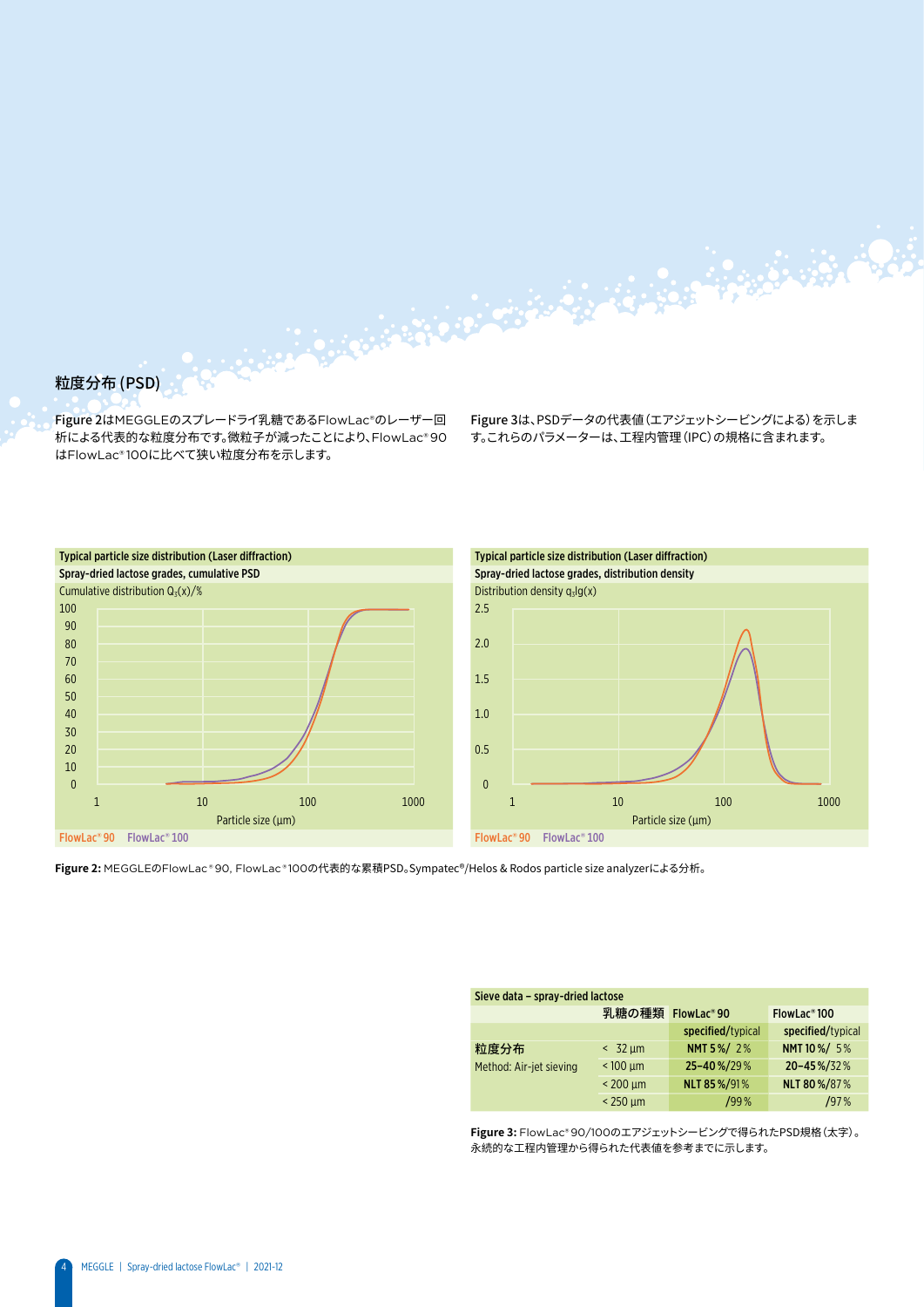# バッチ間の整合性

乳糖製造におけるMEGGLEの長年にわたる歴史と経験および幅広い技術 的専門知識により、全ての乳糖製品において、バッチ間の一貫性がみられま す。製品の一貫性と品質は、恒常的に実施している工程内試験および製品試 験から確認できます (figure 4).

Senator Barbara Contractor





 $\frac{1}{2}$ 

**-Igure 4:** FlowLac®の粒度方布(エアンエットソーヒンク)は、ハッチ面のは*『 time period of 12 months.* 的な工程内管理(IPC)から取得。 *Data obtained from a permanent in-process-control (IPC) of subsequent batches over a*  **Figure 4:** FlowLac®の粒度分布(エアジェットシービング)は、バッチ間のばらつきが少ないことから一貫していることが分かります。データは12か月間にわたり連続バッチの永続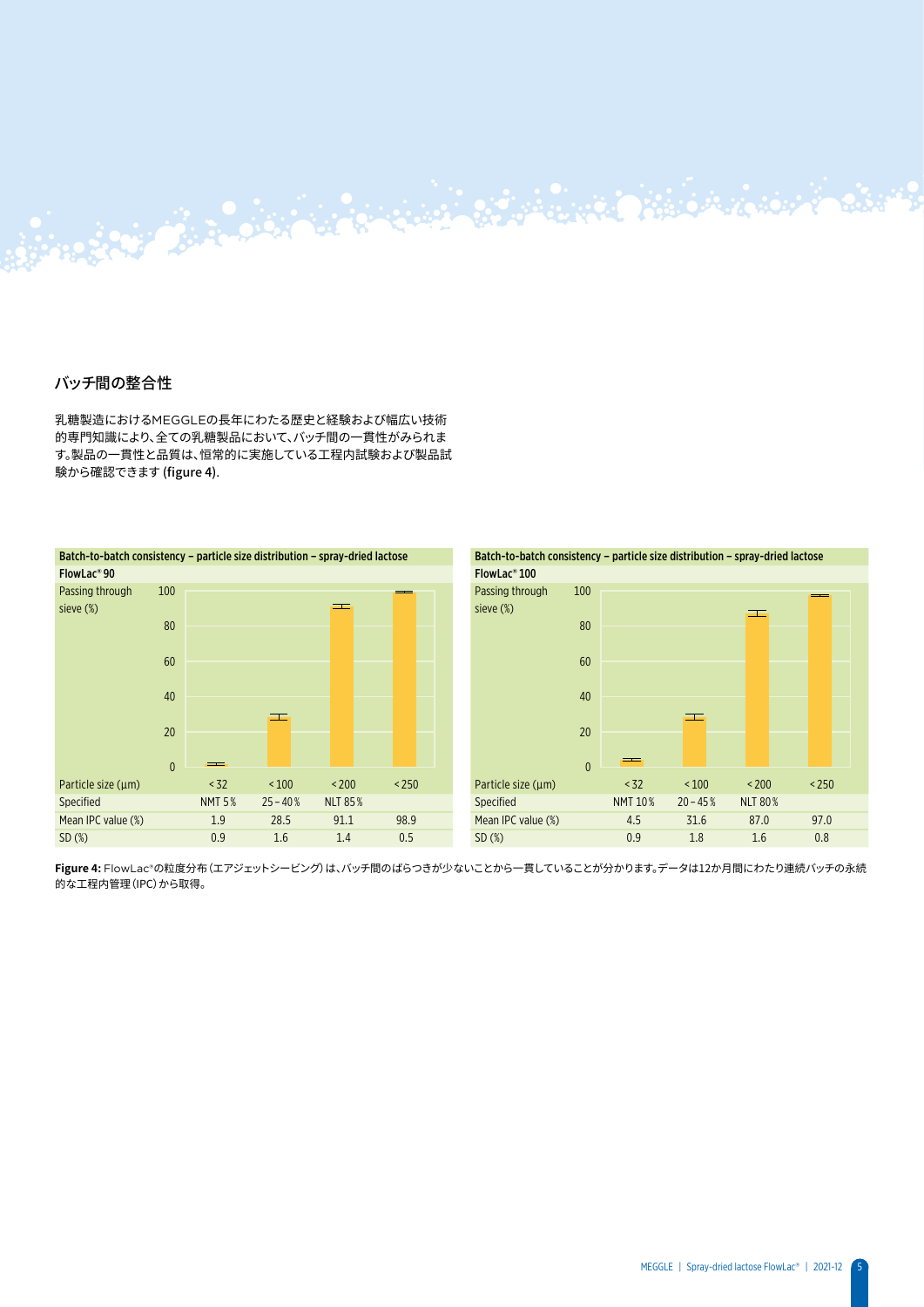### Isotherms

MEGGLEのスプレードライ乳糖製品は、相対湿度 20°C/90% を下回る条 件下では、水分吸着はわずかです。Figure 5 はFlowLac® 90の吸脱着等温 線です。

#### Sorption isotherm (Dynamic vapor sorption at 20 °C) FlowLac® 90



Sorption Desorption

**Figure 5:** FlowLac® 90を使用した、噴霧乾燥ラクトースの収着-脱着等温線(20°C) の例示を示します(SPSx-1μ吸湿性試験システムによる分析)

純粋な乳糖一水和物結晶の吸着および脱着は同等の平衡含水率を示す一 方で、スプレードライ乳糖ではヒステリシスがみられ、吸着および脱着で異な る平衡含水率を示します。ヒステリシスは乳糖の非晶質から結晶への転移に 起因します。そのため、保管中における相対湿度の顕著な変化は避けるべき です。製品の機能性を最適に保つため、相対湿度が極めて高い地域に対して は、MEGGLEはアルミニウム内袋の非透水性包装資材を提供・推奨してい ます。Figure 6 は保管条件をポリエチレンからアルミニウムの内袋に代えた 場合のFlowLac® 100の優れた圧縮性を示しています。

ARANG BARA





**Figure 6:** 保管条件および包装材によるFlowLac® 100の成形性の低下

#### Scanning electron micrograph (SEM)

FlowLac®は、スプレードライ工程により、非晶質乳糖によって結合された小 さなα乳糖一水和物結晶から成る球状の凝集体を形成します (figure 7)。 この形状と狭い粒度分布により、FlowLac®は卓越した流動特性を示します。



**Figure 7:** MEGGLEのFlowLac®におけるSEM写真を示します(ZEISS Ultra 55 FESEM (U=5 kV; Au/Pd sputtered))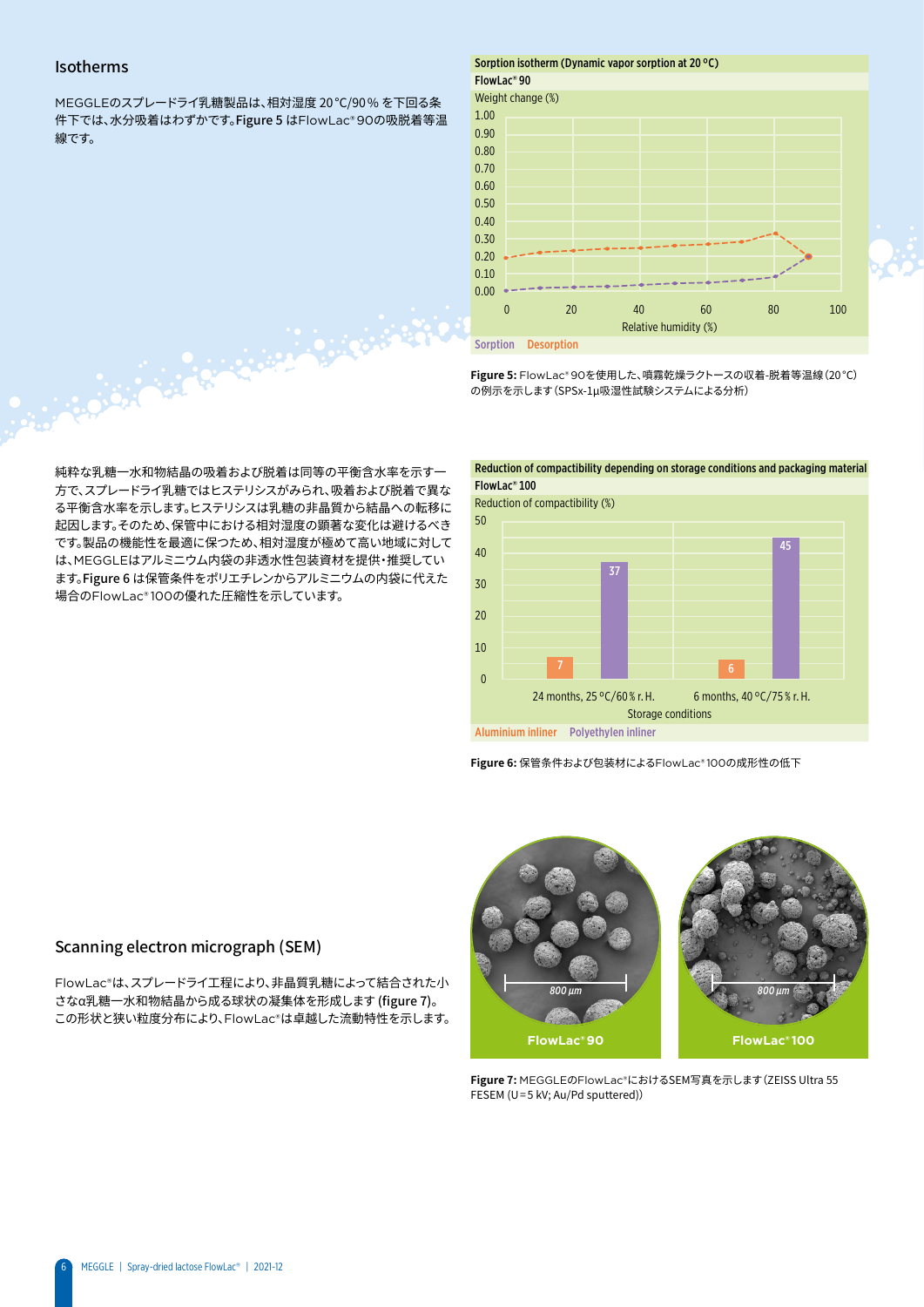

**Figure 8:** FlowLac®を複数の乳糖グレードと比較した際の流動性指数を示します。 FlowLac® 90/100の低い流動性指数は、優れた流動性を示します。

| 流動性                 |              |              |                              |      |              |  |  |
|---------------------|--------------|--------------|------------------------------|------|--------------|--|--|
| Spray-dried lactose |              |              |                              |      |              |  |  |
|                     | Angle of     | Density bulk | Density tapped Hausner ratio |      | Carr's index |  |  |
|                     |              |              |                              |      |              |  |  |
|                     | repose $(°)$ | (q/l)        | (g/l)                        |      | $(\%)$       |  |  |
| $FlowLoc^{\circ}90$ | 27           | 560          | 670                          | 1.20 | 16.42        |  |  |

**Figure 9:** FlowLac® 90/100の粉体流動性の代表値を示します(欧州薬局方に基づく)

# Functional related characteristics

#### **Powder flow**

粒径・粒子形状が粉体流動性に影響を及ぼすことはよく知られ ています。100 μm以下の粒子は凝集性が強く流動性が低くな る傾向があるのに対して、粒径が大きく粒子密度の高い粒子は 流動性が高くなる傾向にあります。粒子の形態も粉体流動性に 顕著に影響を及ぼします。Figure 8 で示されているように、流 動性を考慮した場合には、粒度分布と同等に、粒子形状および 構造も重要です。球形のスプレードライ乳糖はその形状から、 全乳糖グレードの中で最良の流動性を示します。従って、 FlowLac® 90およびFlowLac® 100は篩別乳糖 (SpheroLac® 100)や粉砕乳糖(GranuLac® 70)に比べ、流動 性指数(最少オリフィス径)が小さくなります。

流動性はHausner比、Carrの流動性指数、安息角によっても評 価できます。1.25未満のHausner比あるいは20未満のCarrの 流動性指数は、流動性が良好であることを表します。31–35°の 安息角は「流動性良好」と表現され、一般的に安息角が大きく なるにつれて流動性が悪化します。Figure 9 はFlowLac®に関 する流動性指標の代表値であり、スプレードライ乳糖の卓越し た流動性を確認することができます。



**Figure 10:** 直打用造粒乳糖と比較したときのFlowLac® 90/100の圧縮力-硬度プロ ファイルを示します。

| Packaging and shelf life |                  |                                                   |        |  |  |  |
|--------------------------|------------------|---------------------------------------------------|--------|--|--|--|
| FlowLac <sup>®</sup>     |                  |                                                   |        |  |  |  |
|                          | <b>Size</b>      | <b>Material</b>                                   | 品質保証期間 |  |  |  |
| $FlowLoc^{\circ}90$      |                  | Carton box with an aluminium<br>laminated inliner | 36ヵ月   |  |  |  |
| $FlowLoc^{\circ}100$     | 25 <sub>ka</sub> |                                                   | 24ヵ月   |  |  |  |
| $FlowLoc^{\circ}100$     |                  | Paper bag with PE-EVOH-PE<br>inliner              | 18ヵ月   |  |  |  |

**Figure 11:** MEGGLEのスプレードライ乳糖グレードの包装、品質保証期間。

#### **Powder compressability**

Figure 10で示されたように、FlowLac®を使用した錠剤では、 直打用造粒α乳糖一水和物に比べて高い硬度が得られます。 造粒乳糖中には存在しない塑性変形する非晶質乳糖がスプレ ードライ乳糖中には存在することが、この良好な結果につなが っています。塑性変形する非晶質乳糖と脆性破壊を生じる乳糖 は圧縮性の向上に相乗的に作用します。非晶質含量の違いに より、FlowLac® 90は、FlowLac® 100に比べてより優れた圧 縮性を示します。打錠時における圧縮力を低下できることから、 錠剤硬度を高めつつ、杵の摩耗を低減することができます。

#### **Packaging and shelf life**

欧州議会・理事会規則(EC) No. 1935/2004および米国連邦規 則(CFR)21条第174~178章に準拠した包装材料を使用して います。ICHガイドラインに沿った安定性試験を行っており、安 定性試験計画を実施しています。包装容量、包材、品質保証期 限の概略はFigure 11 のとおりです。

7